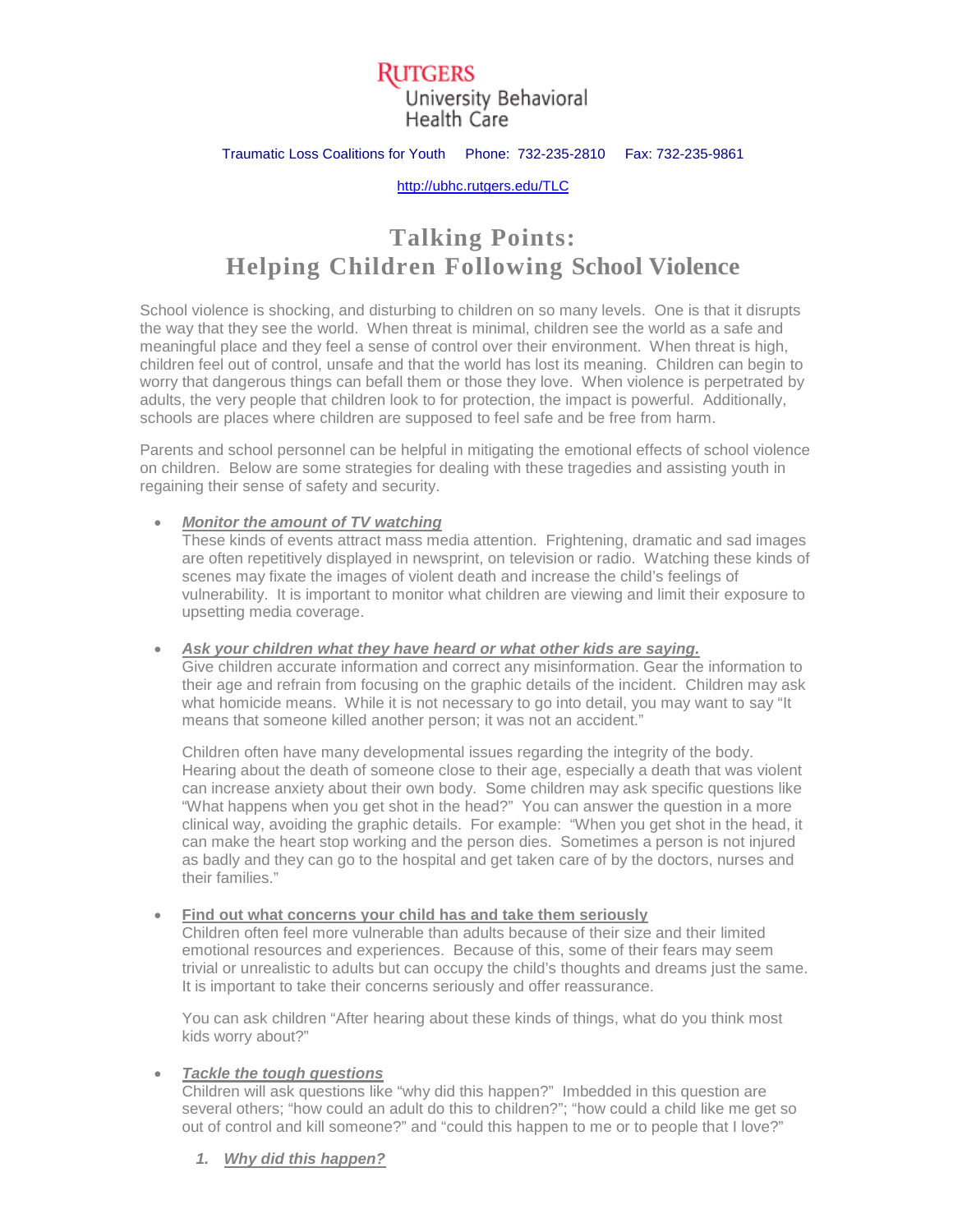Explain to children "we may not know the exact reason why this violence occurred, but it is clear that the person that did these things was very troubled and was not able to think clearly about how to deal with their thoughts and feelings. The result was that they were not able to control their impulses or urges to hurt others. They also did not tell anyone about these thoughts and feelings in time for others to help them figure out good ways to fix their problems without hurting anyone. Sometimes a person acts out violently because of a mental disorder."

It is important for children to know that these behaviors are infrequent, and the majority of people that suffer with mental disorders are not dangerous. In our society, mental illness still carries with it a certain amount of stigma which often prevents people from reaching out for treatment. It is important to try to refrain from perpetuating incorrect notions that all mentally ill people are capable of violent behavior. They can be told, "it is important for you to know that most people who suffer with problems like mental illness, are not dangerous, and you do not need to be afraid of them".

This is a good time to teach the importance of help seeking and talking about problems. Explain to children "sometimes people have thoughts and feelings or problems that make them feel hurt, confused, or scared inside. While they may never do what these people have done, it is often very helpful to have someone to talk to who can help them solve a problem and feel better. Ask your child "who would you talk to if you were feeling hurt or scared or confused inside?" Have them name several people so their support system is enlarged.

### *2. How could a child get so out of control and kill someone?*

When a youth is the perpetrator of violence, it can often instill fear around a child's own angry feelings and impulses. To help children understand this, adults can say "while it is not unusual for people to have thoughts about wanting to strike out at someone they are angry at, most people control those thoughts and feelings and don't act on them and hurt others. Most people who are not able to control their urges or impulses to seriously hurt or kill others are usually suffering from serious problems. The causes of these problems are often complicated."

It is a good time to talk with your child about positive ways to handle anger since everyone feels it from time to time. Ask your child "what helpful things can you do when you feel angry?" You can give them some ideas such as talking about the problem with an adult or a friend or a counselor; writing in a journal; doing something physical like kicking a soccer ball or jogging; listening to calming music; watching a television show; leaving the room and taking a calming time out or counting to 10 and taking some deep breaths..

It is also a good time to talk with kids about maltreatment of others through bullying, taunting, or ostracizing, and help them to develop empathy for the feelings of others. Talk with them about ways of helping when they see bullying happen such as not participating in the bullying or laughing at what the bully says, helping the bullied child walk away from the bully, or offering words of comfort to the bullied child such as "don't listen to them, they are just being mean, and it isn't right." Help your child feel comfortable telling an adult such as a teacher, principal, guidance counselor or a parent about bullying behavior that happens to them or their peers.

### *3. Could this happen to me or to people that I care about?*

To balance the enormity of violent acts, it is important to explain to children that "these kinds of events are very unusual. Most adults do not want to hurt children but want to protect them, and most children do not hurt other people when they get angry." You can speculate with them about the number of schools in the United States (or the world for that matter) and compare that number with the number of schools in which this kind of violence has occurred. This is not to minimize the horrific impact of these events but to put them into a perspective that will help children regain a feeling of safety.

It is important to bring the discussion back to the child's own experiences and talk about the adults in their life who love them and are there to protect them. You can explain "the adults in your school such as the superintendent, the principal, teachers and others, work very closely with the police and community leaders to make sure your school is safe and secure". You can talk with youth about the things their school does to practice safety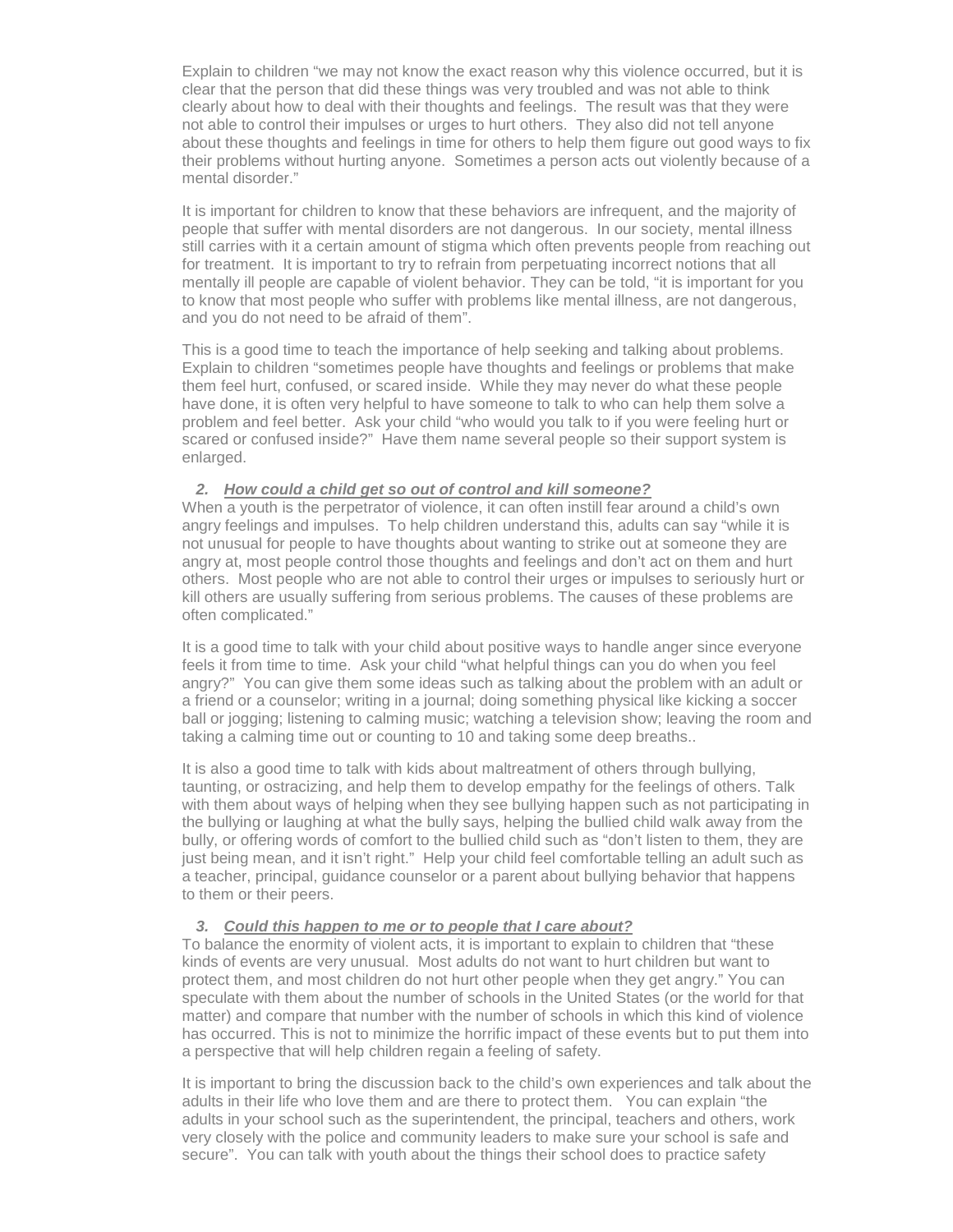procedures during the school year and even have them show you what they have been told to do if there is a fire, or an intruder etc. Teach them about trusting their own 'gut' feelings and to tell an adult if they hear or see something that another child or an adult says or does that makes them feel 'funny inside' or unsafe. You can say to them: "even if you are unsure about whether or not this is something to be worried about tell an adult anyway. The adults will figure out a good way to deal with the problem." Discuss the kinds of behaviors that should never be kept secret. You can ask children a question like "so, tell me what kinds of things do you think are important to tell an adult about?", or "what kinds of things should never be kept a secret even if someone tells you not to tell?"

If you notice that children are using inappropriate humor or bravado, it is helpful to not criticize the behavior or embarrass them but to address the underlying feelings. For example, if a child makes a joke about the way a child was killed, it is important to say "sometimes when people are really upset about something they have heard or seen they make a joke to help them deal with their feelings of fear or upset." You could also address bravado by saying "sometimes people act like they don't care after hearing upsetting or frightening news because they may think that others would see them as weak or acting like a baby if they admitted that they were upset or scared or even felt like crying." It doesn't matter if the child denies these feelings or disagrees with your statements. The important thing is you have opened up the possibility for the child to own the feelings even if they own them privately, and for their peers to understand the reaction in a different way.

### • *Keep the routine*

Routine provides us with a sense of security. The routine of school, after school activities and sports are important to mitigate the feeling that the 'world is out of control'.

### • *Spend time together as a family*

Increase opportunities for play, fun and relaxation. Connecting with friends and family members helps children feel there is a safety net of people around them.

### • *Allow some time for extra comforting*

Children often need some additional time for soothing and comforting when they are dealing with upsetting circumstances. Extra hugs, cuddling, and story telling (even middle school youth enjoy having their parents read to them), are helpful. After these kinds of incidents, children and teens may have nightmares or fears. It might be helpful to allow the child to sleep in close proximity to the parents for a bit of time. Sleeping bags or cots could be used for a few nights.

If you find that your child is having difficulty staying in school because of anxiety, you may want to arrange with the counseling department to allow one phone call to you during lunch. Do all you can to help your child go to school and remain there.

### • *Process your own feelings*

Children will take their cues from the adults around them. It is important for the adults to take care of themselves and their feelings as well as their child's. If you are feeling upset, anxious or fearful it will be important for you to find a trusted adult to talk to. Avoid talking about your fears in front of your children. To help you deal with your fears and concerns, it will be important to talk with other parents and to school officials about the protocols they have in place for emergencies. It might be helpful to ask your school to send home a notice about their policies and procedures following a crisis or to hold a meeting so parents can ask questions*.*

### • *Monitor your child's behavior and seek assistance if necessary*

While the signs and symptoms below can be normal in the early days and weeks following a crisis, if they do not abate or they increase, additional help may be required. If you have concerns about your child, do not hesitate to contact your school's counseling department or your local community behavioral health center.

- $\triangleright$  Somatic complaints (stomachaches, headaches and muscle pain)
- $\triangleright$  Changes in eating
- $\triangleright$  Changes in behavior (increase in irritability, aggression, anger, or becoming more fearful and clinging)